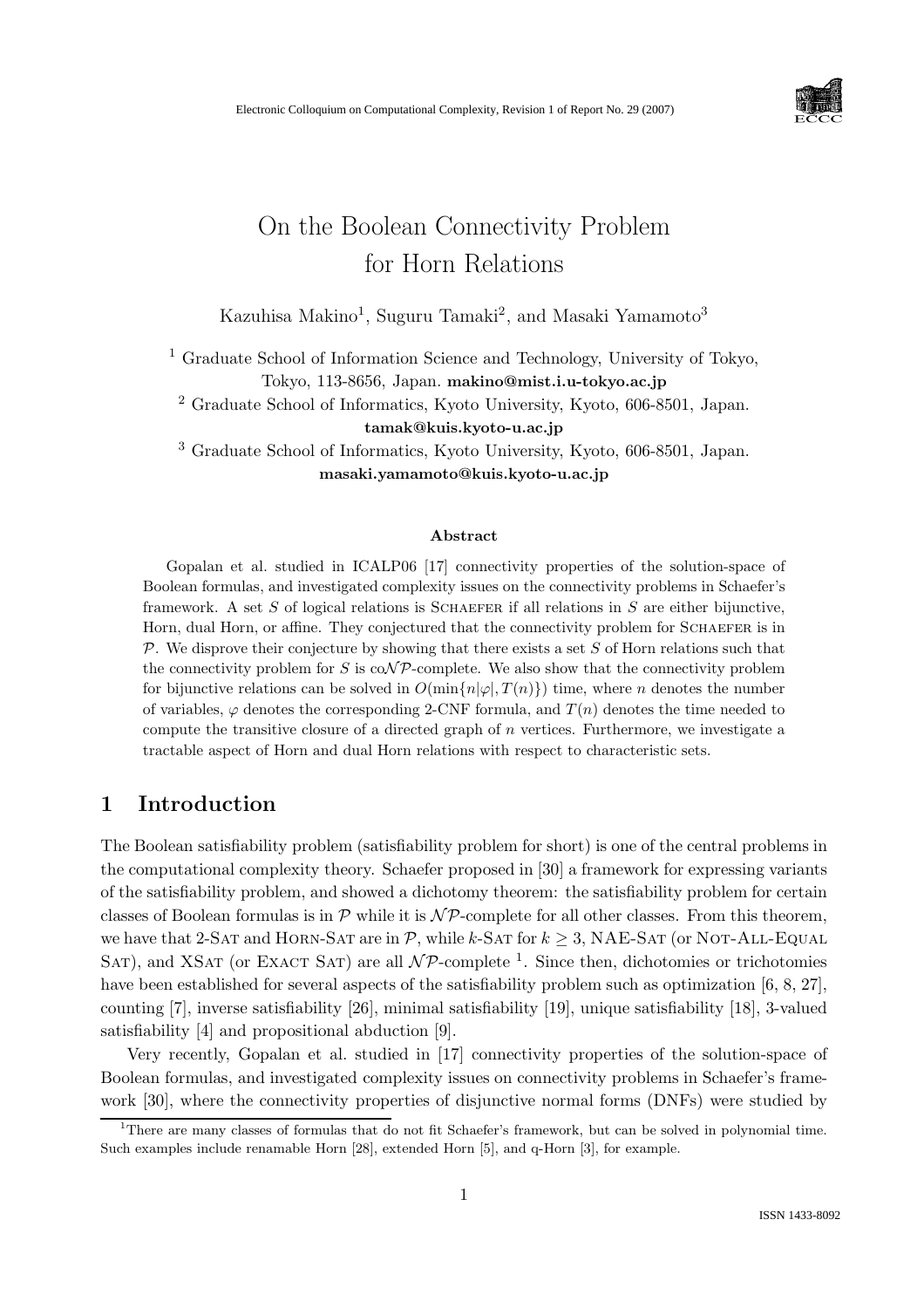Ekin et al. [14]. The connectivity problem (Conn) is to decide if the solutions of a given Boolean formula  $\varphi$  on *n* variables induce a connected subgraph of the *n*-dimensional hypercube, while the st-connectivity problem (ST-CONN) is to decide if two specific solutions s and t of  $\varphi$  are connected. As mentioned in [17], connectivity properties of Boolean satisfiability merit study in their own right, since they shed light on the structure of the solution-space, and moreover, structural studies on the solution-space are important to analyze the satisfiability problem and algorithms for it [2]. They [17] established a dichotomy for the st-connectivity problem: It is polynomially solvable if given Boolean relations are *tight*, while it is  $\mathcal{PSPACE}$ -complete in all other cases. This reveals that the tractable side is larger than the one for the satisfiability problem. Namely, the tight class properly contains Schaefer that consists of the classes of bijunctive, Horn, dual Horn, and affine relations. For the connectivity problem, they established a dichotomy with the same boundary: One side is in  $co\mathcal{NP}$  and the other side is  $\mathcal{PSPACE}$ -complete. Furthermore, they showed that the connectivity problem for the class of non-SCHAEFER and tight is  $\text{coNP-complete.}$  However, they did not give us a complete picture of the complexity status of the connectivity, and conjectured that the connectivity problem for SCHAEFER is in  $\mathcal{P}^2$ .

In this paper, we disprove their conjecture by showing that there exists a set  $S$  of Horn relations such that the connectivity problem for S is  $\text{coNP-complete}$ . Notice that this does not mean that the connectivity problem for any set of Horn relations is intractable. We also give proofs that show it is tractable for bijunctive and affine relations. In particular, we show that the connectivity problem for bijunctive relations can be solved in  $O(\min\{n|\varphi|,T(n)\})$  time, where n denotes the number of variables,  $\varphi$  denotes the corresponding 2-CNF formula, and  $T(n)$  denotes the time needed to compute the transitive closure of a directed graph of n vertices<sup>3</sup>. It is known [31] that  $T(n) = O(n^{\omega})$ , where  $\omega \le 2.376$ .

We also investigate a tractable aspect of the intractable side (i.e., Horn and dual Horn relations). We consider the semantic (i.e., model-based) representation of Horn relations, instead of the traditional syntactic (i.e., formula-based) one. The model-based representation has been proposed as an alternative form of representing and accessing a logical knowledge base, e.g., [10, 11, 12, 20, 21, 22, 24, 25]. In contrast to the formula-based representation, if we have the model-based representation, that is, if we are given the *characteristic set* of Horn relations, the connectivity problem is solvable in polynomial time. This strengthens the result in [14] that the connectivity problem for DNF formulas can be solved in polynomial time, since model-based representation M is more compact than DNF representation. More precisely, for any DNF formula  $\psi$ , we have  $|M| \leq n |\psi|$ , where  $|M| \ll |\psi|$  is expected in most cases.

The rest of the paper is organized as follows. In the next section, we review the basic Boolean concepts and fix notations. Section 3 presents a polynomial-time algorithm for bijunctive relations, and shows a proof of  $\text{coNP-completeness}$  for a set of Horn relations. Section 4 considers the connectivity problem for model-based representation of Horn relations.

<sup>2</sup>Actually, they mentioned (without proofs) that the connectivity problem can be solved in polynomial time for bijunctive and affine relations. Thus, what remains is to show the exact complexity of the connectivity problem for Horn and dual Horn relations.

<sup>3</sup>We again note that the polynomiality is only mentioned in [17].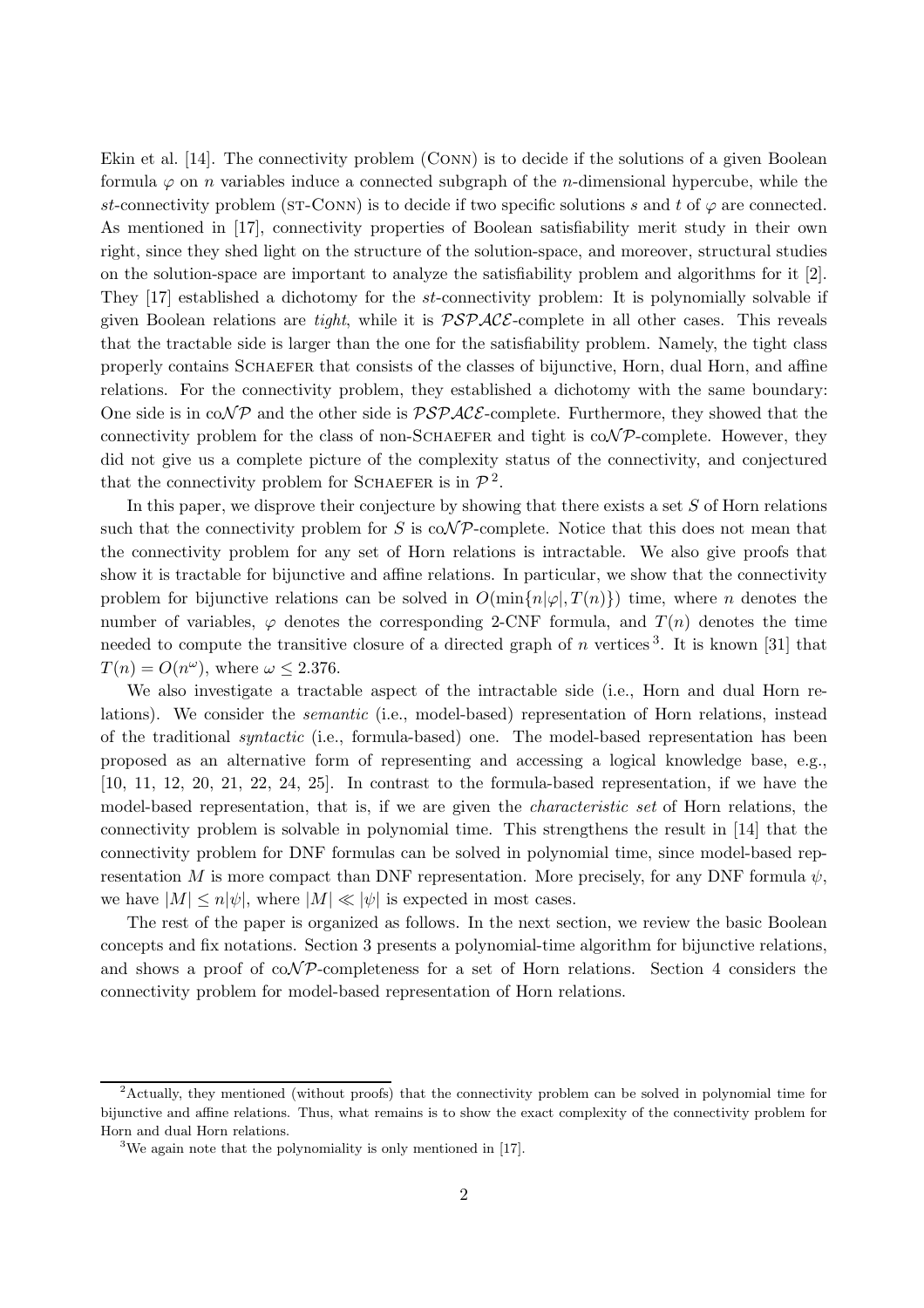# 2 Preliminaries

We review the basic concepts of the classification of Boolean constraint satisfaction problems, which were introduced by Schaefer [30]. A *logical relation R* over  $k$  Boolean variables, which is called a k-arity relation, is a mapping from  $\{0,1\}^k$  to  $\{0,1\}$ . We say that a k-arity relation R is satisfied by an assignment  $t \in \{0,1\}^k$  if and only if  $R(t) = 1$ . Let S be a (finite) set of relations, and X be a set of Boolean variables. An S-constraint over X is defined as the form of  $R(y_1, \dots, y_k)$  for some k-arity relation  $R \in S$  and some  $\{y_1, \dots, y_k\} \subseteq X$ . We say that a collection  $\varphi$  of S-constraints over *n* variables is *satisfied* by an assignment  $t \in \{0,1\}^n$ , denoted by  $\varphi(t) = 1$ , if every S-constraint of  $\varphi$  is satisfied by t. We call such an assignment t a satisfying assignment or a solution for  $\varphi$ . In this framework, the satisfiability problem  $SAT(S)$  is to decide if there exists a solution for a given collection  $\varphi$  of S-constraints. In this framework, several problems have been investigated. In this paper, we consider the connectivity problem, denoted by  $\text{Conv}(S)$ , which was introduced by [17].

Let  $H_n$  be the *n*-dimensional hypercube. Given a collection  $\varphi$  of *S*-constraints over *n* variables, we denote by  $G(\varphi) = (V_{\varphi}, E_{\varphi})$  the subgraph of  $H_n$  induced by the solutions of  $\varphi$ , that is,  $V_{\varphi} =$  $\{t \in \{0,1\}^n : \varphi(t) = 1\}$ , and  $(t, t') \in E_{\varphi}$  for  $t, t' \in V$  if and only if the Hamming distance  $d(t, t')$ between t and t' is one. The connectivity problem  $\text{Conv}(S)$  is to decide if  $G(\varphi)$  is connected for a given collection  $\varphi$  of S-constraints. In this paper, we assume that readers are familiar with the standard notions and notations of graph theory such as path, cycle and connected component.

Let X be a set of Boolean variables. A *literal* is a variable  $x \in X$  or its negation  $\overline{x}$ , which are respectively called *positive* and *negative*. A *clause* is a disjunction of literals, whose *length* is defined as the number of literals in it. A clause is called *unit* if its length is one. A formula is called *conjunctive normal form*  $(CNF)$  if it is a conjunction of clauses. A CNF formula is called 2-CNF if each clause is of length at most two, and Horn (resp., dual Horn) if each clause has at most one positive (resp., negative) literal. Given a formula  $\varphi$  over X, a set of  $\{y_1, \dots, y_k\} \subseteq X$ , and  $a_1, \dots, a_k \in \{0, 1\}$ , we denote by  $\varphi|_{y_1 = a_1, \dots, y_k = a_k}$  the formula obtained from  $\varphi$  by assigning  $y_i$ to  $a_i$  for  $i = 1, \cdots, k$ .

In this paper, we are interested in the connectivity problem  $Conv(S)$  with respect to the following four types of relations.

**Definition 1** Let R be a relation. We say that R is (1) bijunctive if it is expressible as a 2-CNF formula, (2) Horn if it is expressible as a Horn formula, (3) dual Horn if it is expressible as a dual Horn formula, and (4) affine if it is expressible as a system of linear equations over  $\mathbb{GF}(2)$ .

**Definition 2** A set S of relations is SCHAEFER if at least one of the following holds: (1) Every relation in S is bijunctive; (2) Every relation in S is Horn; (3) Every relation in S is dual Horn; (4) Every relation in  $S$  is affine.

Since we are concerned with only these four types of relations, we simply deal with CNF formulas and systems of linear equations over  $\mathbb{GF}(2)$ , instead of relations representing them.

Given two assignments  $t, t' \in \{0, 1\}^n$ , we define a *coordinate-wise partial order*  $\leq$  as follows:  $t \leq t'$  if  $t_i \leq t'_i$  for all  $1 \leq i \leq n$ . Given a formula  $\varphi$ , we say that a satisfying assignment t is locally minimal for  $\varphi$  if t has no satisfying neighbor t' with  $t' \leq t$ , i.e.,  $\varphi(t') = 1$ ,  $d(t', t) = 1$  and  $t' \leq t$ . Observe that t is locally minimal for  $\varphi$  if and only if, for each i with  $t_i = 1$ , there exists a clause C in  $\varphi$  that is falsified by flipping the value of  $t_i$  from t. In the latter case, we say that t satisfies the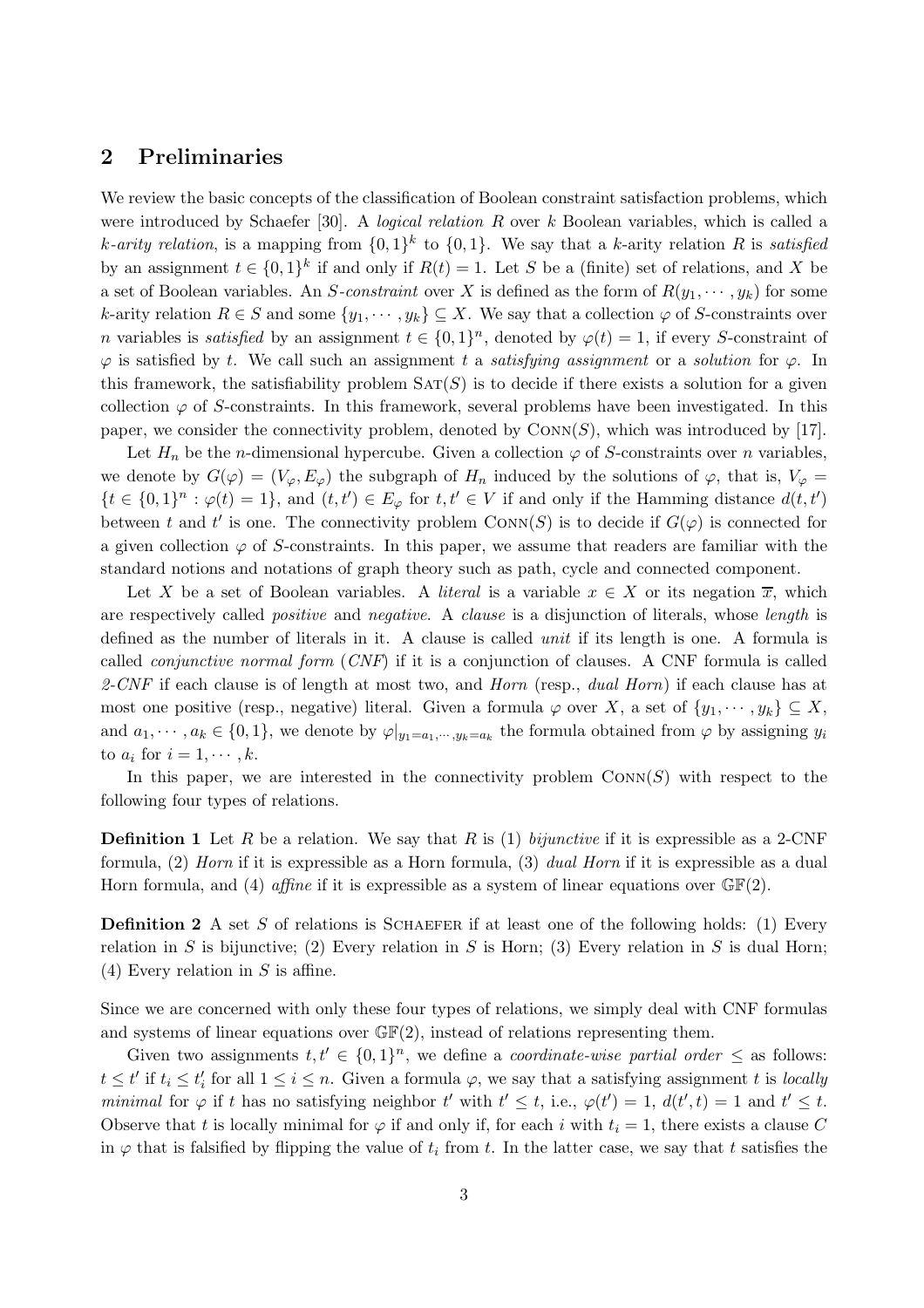locally minimal condition. A path  $P = t^{(0)}, t^{(1)}, \dots, t^{(k)}$  in  $G(\varphi)$  is called monotone (decreasing) if  $t^{(i-1)} \geq t^{(i)}$  for all  $i = 1, \cdots, k$ .

For the connectivity of Horn formulas, the following characterization is known.

**Lemma 1 (Gopalan et al. [17])** Let  $\varphi$  be a Horn formula. Then, every component of  $G(\varphi)$ contains a unique locally minimal assignment. Moreover, every satisfying assignment is connected to the locally minimal solution in the same component by a monotone path.

We make use of the following lemma, which is easily derived from the above.

**Lemma 2** Let  $\varphi$  be a Horn formula without unit clauses over n variables (i.e., a Horn formula such that  $\varphi(0^n) = 1$ ). Then,  $G(\varphi)$  is connected if and only if there exists no locally minimal assignment other than  $0^n$ .

# 3 A Dichotomy Theorem within SCHAEFER

In this section, we provide a polynomial-time algorithm for bijunctive relations, and a proof of coNP-completeness for a set of Horn relations.

#### 3.1 Tractable cases for  $Conv(S)$

This subsection shows that  $Conn(S)$  is polynomially solvable, if S is either bijunctive or affine.

First, we briefly see the affine case. We assume without loss of generality that the underlying variables of a formula appear in the formula. Given an affine formula  $\varphi$ , we note that  $d(t, t') \geq 2$ for every pair of (distinct) satisfying assignments t and t' for  $\varphi$ . From this observation,  $G(\varphi)$  is connected if and only if  $\varphi$  has at most one satisfying assignment. Thus, it suffices to check whether  $\varphi$  is satisfiable and whether  $\varphi$  is uniquely satisfiable, if so. Any affine formula  $\varphi$  with n variables and m clauses can be regarded as a linear system  $Ax = \mathbf{b}$  over the finite field  $\mathbb{GF}(2)$ , where A is an  $m \times n$  0-1 matrix, and x and b are respectively the transposes of  $(x_1, \dots, x_n)$  and a vector in  $\mathbb{GF}(2)^n$ . We can easily see that  $\varphi$  is satisfiable if and only if  $rank(A) = rank([A, \mathbf{b}]),$  and  $\varphi$  is uniquely satisfiable if and only if  $rank(A) = rank([A, \mathbf{b}]) = n$ . Since we can obtain the rank of a matrix in polynomial time, we have the following result.

**Theorem 1** Let S be a set of affine relations. Then  $Conn(S)$  is polynomially solvable.

We next consider the bijunctive case, i.e., 2-CNF formulas. In what follows, we assume that a given 2-CNF formula is satisfiable, since otherwise, we can easily decide the connectivity.

We first note that we may assume that a given (not necessarily 2-CNF) formula has no unit clause.

**Proposition 1** Let  $\varphi$  be a formula over  $\{x_1, \dots, x_n\}$ . For an i with  $1 \leq i \leq n$  and an  $a \in \{0, 1\}$ , if  $V_{\varphi} = V_{\varphi|_{x_i=a}} \times \{a\}$  (i.e., unit clause  $x_i$  is implied by  $\varphi$  if  $a = 1$ , and  $\overline{x}_i$  is implied by  $\varphi$  if  $a = 0$ ), then  $G(\varphi)$  is connected if and only if  $G(\varphi|_{x_i=a})$  is connected.

From this proposition, we deal with formulas without unit clauses: If a given formula  $\varphi$  contains a unit clause, say  $x_i$ , then we regard  $\varphi|_{x_i=1}$  as an input formula. This can be applied until the resulting formula contains no unit clause. Note that this is possible in linear time.

We next note that a given 2-CNF formula may be assumed to be Horn.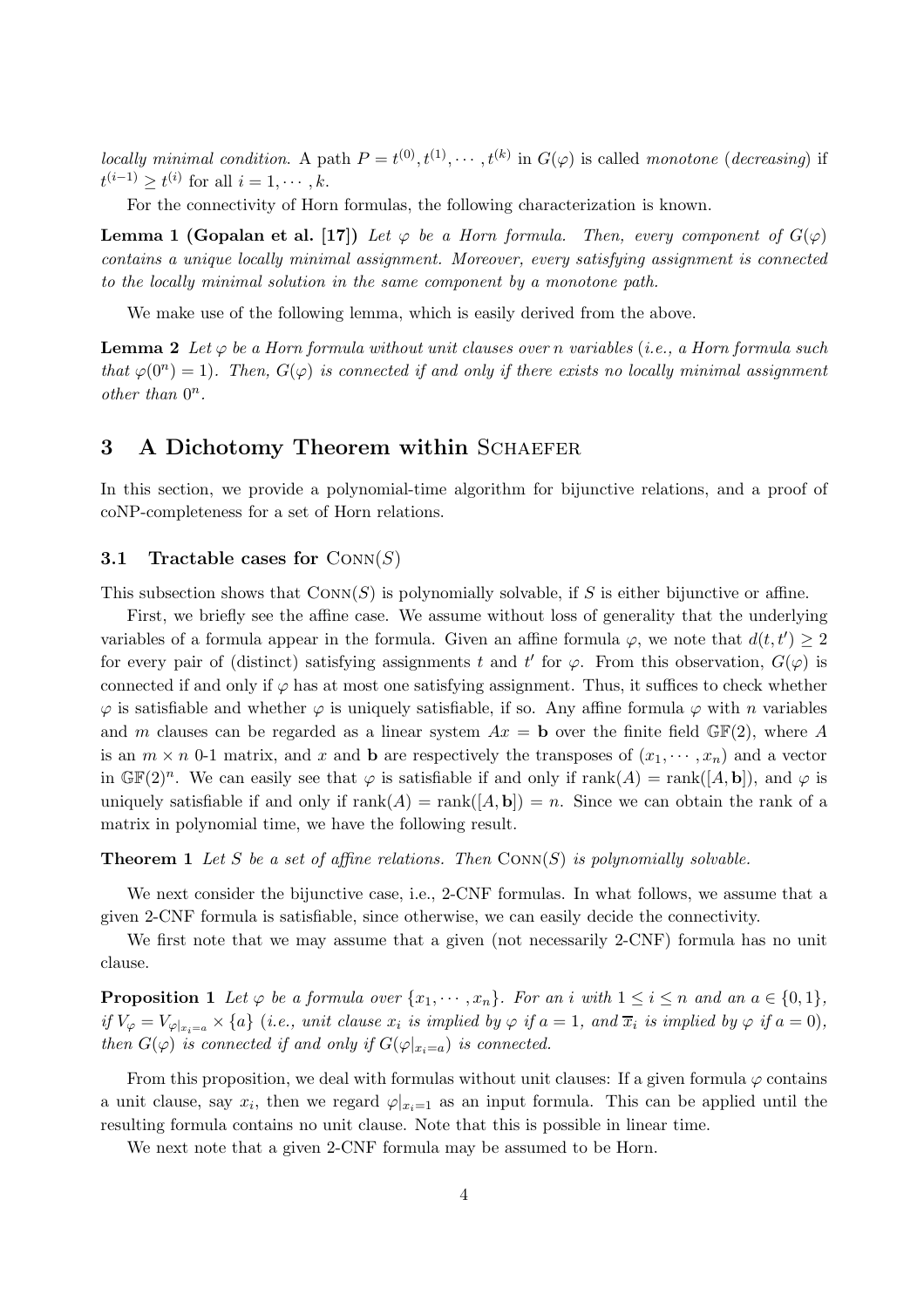**Proposition 2** Let  $\varphi$  be a formula over n variables. For an assignment  $a \in \{0,1\}^n$ , let  $\psi$  be a formula obtained from  $\varphi$  by renaming a, i.e.,  $\psi(x) = \varphi(x \oplus a)$ , where  $\oplus$  denotes the component-wise exclusive-or. Then  $G(\varphi)$  is connected if and only if  $G(\psi)$  is connected.

**Proof.** It follows from the fact that  $d(t, t') = 1$  if and only if  $d(t \oplus a, t' \oplus a) = 1$  for any assignments  $t$  and  $t'$ .<br>1990 - Johann Stein, Amerikaansk politiker († 1905)

From this proposition, we deal with Horn 2-CNF formulas: If a given 2-CNF formula  $\varphi$  is not Horn, then we construct a Horn formula  $\psi(x) = \varphi(x \oplus a)$  by computing a satisfying assignment a for  $\varphi$ . Since  $\psi(0^n) = 1$ , we can see that  $\psi$  is Horn, and it can be computed in linear time [1].

In what follows, we assume that a given 2-CNF formula  $\varphi$  is satisfiable and Horn without unit clauses, which is equivalent to the condition that  $\varphi$  is satisfied by  $0^n$ . We now present a notion of core set, followed by our key lemma.

**Definition 3** Let  $\varphi$  be 2-CNF formula over X. We say that a subset  $Y = \{y_1, \dots, y_k\}$  of X is a core set for  $\varphi$ , if  $k \geq 2$  and  $\varphi$  contains clauses  $y_1 \vee \overline{y}_2, y_2 \vee \overline{y}_3, \dots, y_{k-1} \vee \overline{y}_k, y_k \vee \overline{y}_1$  that form a cycle called a *core cycle* for  $\varphi$ . Furthermore, we say that a core set Y is *satisfiable* if  $\varphi|_{y=1:y\in Y}$  is satisfiable.

**Lemma 3** Let  $\varphi$  be a 2-CNF formula, which is satisfiable and Horn without unit clauses. Then,  $G(\varphi)$  is connected if and only if there exists no satisfiable core set for  $\varphi$ .

**Proof.** Since  $\varphi(0^n) = 1$  by assumption, we recall Lemma 2, i.e.,  $G(\varphi)$  is connected if and only if  $\varphi$ has no locally minimal non-zero assignment. We first show the only-if part. Let  $X = \{x_1, \ldots, x_n\}$ be a variable set, and let  $Y = \{x_1, \dots, x_k\}$  be a satisfiable core set for  $\varphi$ , We assume that  $\varphi$  is satisfied by  $t \in \{0,1\}^n$  such that  $t_1 = 1, \dots, t_k = 1, t_{k+1} = 1, \dots, t_l = 1, t_{l+1} = 0, \dots, t_n = 0$ , where  $2 \leq k \leq l \leq n$ . Let t' be an assignment such that  $t' \leq t$  and  $t'_{j} = 0$  for exactly one j with  $1 \leq j \leq k$ . Since  $\varphi$  contains a core cycle, this means that t' does not satisfy  $\varphi$ . Hence we have no monotone path from  $t$  to  $0^n$ , which proves the only-if part.

We next show the if part. Assume that  $G(\varphi)$  is not connected. Then  $\varphi$  has a locally minimal non-zero assignment t, say,  $t_1 = 1, \dots, t_l = 1, t_{l+1} = 0, \dots, t_n = 0$ . Since  $\varphi$  is not satisfied by  $t - e^{(j)}$ ,  $j = 1, \dots, l$ , where  $e^{(j)}$  is the j-th unit assignment,  $\varphi$  contains a  $x_j \vee \overline{x}_{j'}$  with  $1 \leq j' \leq l$ . This implies that there exists a core cycle in these clauses. Hence there is a satisfiable core set Y for  $\varphi$  such that  $Y \subseteq \{x_1 \cdots, x_l\}$ , which completes the if part.

By this lemma, it is not difficult to see that the connectivity problem for bijunctive relations is solvable in polynomial time.

Let  $\varphi$  be a 2-CNF formula  $\varphi$ , where we assume that it is satisfiable and Horn without unit clauses. We construct a directed graph  $G = (V, E)$  from  $\varphi$  in the standard way [1]; i.e.,  $V = \{x, \overline{x} :$  $x \in X$  and  $E = \{(\overline{x}, y), (\overline{y}, x) : x \vee y \in \varphi\}$ . As shown in [1], G represents implications for  $\varphi$ . Namely if G has a path from x to y, then  $x = 1$  always implies  $y = 1$ , i.e.,  $\overline{x} \vee y$ . Note that, by the assumption on  $\varphi$ , each strongly connected component consists of either only positive literals or only negative literals. Thus by the symmetricity of G (i.e.,  $(x, y) \in E$  if and only if  $(\overline{y}, \overline{x}) \in E$ ), we write strongly connected components in G by  $G_i = (V_i, E_i)$  and  $G'_i = (V'_i, E'_i)$  for  $1 \le i \le k$ , where  $V_i \subseteq X$  and  $V'_i = {\overline{x} : x \in V_i}$ . We note that any core cycle is contained in a single connected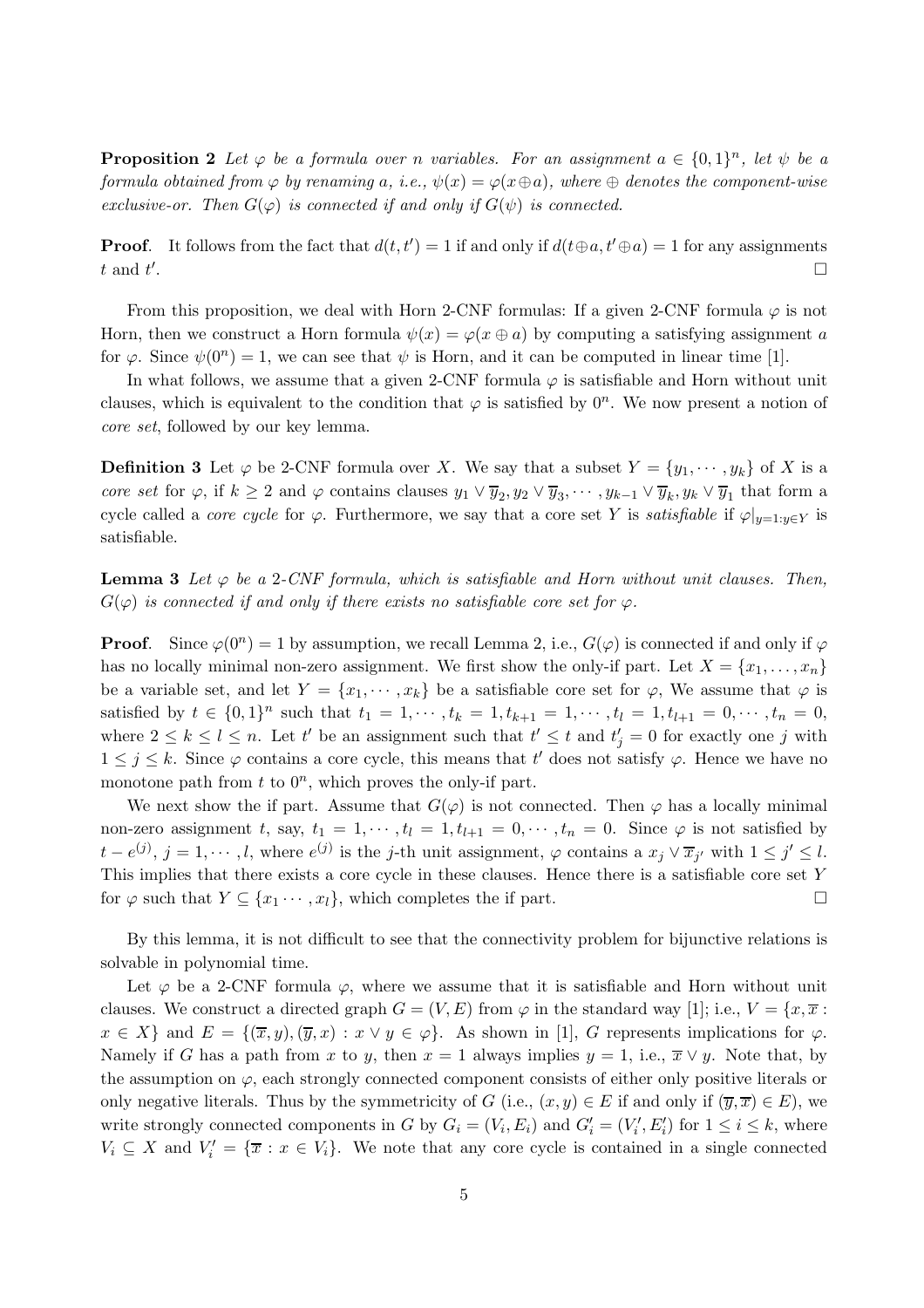component  $G_i$ , and any connected component  $G_i$  with  $|V_i| \geq 2$  contains a core cycle. Thus it suffices to check if, for each component  $G_i = (V_i, E_i)$  with  $|V_i| \geq 2$ ,  $\varphi|_{x=1:x \in V_i}$  is satisfiable. This simply can be done as follows.

Let  $H = (V_H = \{V_i, V'_i : 1 \leq i \leq k\}, E_H)$  be a directed graph obtained from G by identifying each connected component to a single vertex.

**Lemma 4** Let  $\varphi$  be a 2-CNF formula  $\varphi$ , which is satisfiable and Horn without unit clauses, and let H be defined as above. Then  $G(\varphi)$  is connected if and only if, for every  $V_i$  with  $|V_i|\geq 2$ , there exists a path in H from  $V_i$  to  $V'_i$ .

**Proof.** Let us first show the if part. Since H has a path from  $V_i$  to  $V'_i$ ,  $x = 1$ ,  $x \in V_i$ , always implies  $\overline{x} = 1$ . Thus we have no satisfiable core set for  $\varphi$ , which proves the if part by Lemma 3.

On the other hand, if  $G(\varphi)$  is connected, we have no satisfiable core set for  $\varphi$ . Since any core set is contained in a connected component, say  $V_i$ ,  $\varphi|_{x=1:x\in V_i}$  is unsatisfiable. This means that H contains two directed paths  $P_1$  from  $V_i$  to  $V_j$  and  $P_2$  from  $V_i$  to  $V'_j$  for some j. By the symmetricity of H,  $P_2$  implies that H has a path  $P_3$  from  $V_j$  to  $V'_i$ . Therefore, by concatenating  $P_1$  and  $P_3$ , we have a path from  $V_i$  to  $V'_i$ .

It follows from Lemma 4 that the connectivity problem for bijunctive relations can be solved in  $O(n|\varphi|)$  time by checking the existence of n paths in H, where we note that H can be computed in linear time. If we first compute the transitive closure  $H^*$  of H, it can be computed in  $\tilde{O}(n^{\omega})$  time, where  $\omega \leq 2.376$  and this is the current best bound for computing the transitive closure of a graph with *n* vertices.

Formally, our algorithm can be described in Figure 1.

two-sat-conn( $\varphi$ ) /\*  $\varphi$ : a 2-CNF formula over X \*/

If  $\varphi$  is not satisfiable, then we output YES and halt.

Update  $\varphi$  to a Horn 2-CNF formula without unit clauses by using a satisfying assignment a for  $\varphi$ .

Construct a directed graph  $G = (V, E)$  from  $\varphi$  by  $V = \{x, \overline{x} : x \in X\}$  and  $E = \{(\overline{x}, y), (\overline{y}, x) : x \vee y \in \varphi\}.$ 

/\* Let  $G_i = (V_i, E_i)$  and  $G'_i = (V'_i, E'_i)$ ,  $1 \leq i \leq k$ , be the strongly connected components of G, where  $V_i \subseteq X$  and  $V'_i = \{ \overline{x} : x \in V_i \}$ . \*/

Construct  $H$  from  $G$  by identifying each connected component to a single vertex. for each  $V_i$  of  $V_1, \cdots, V_k$ 

if  $|V_i| \geq 2$  and there is no path in H from  $V_i$  to  $V'_i$ , then output NO and halt.

# end-for-each

Output YES.

end-of-two-sat-conn

Figure 1: An algorithm for bijunctive relations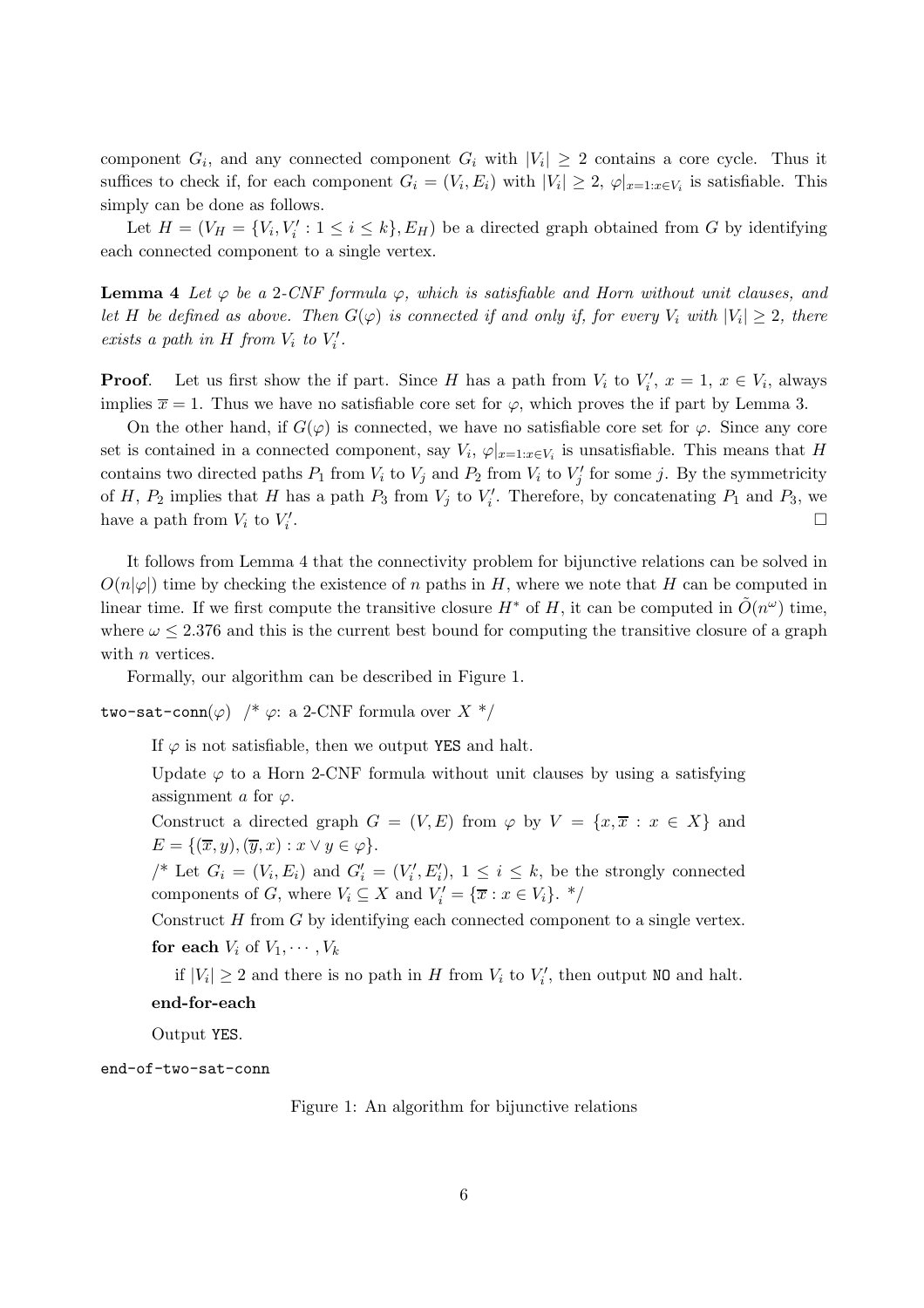**Lemma 5** Let  $\varphi$  be a 2-CNF formula of n variables. Then two-sat-conn( $\varphi$ ) correctly solves the connectivity problem for  $\varphi$  in  $O(\min\{n|\varphi|,T(n)\})$  time, where  $T(n)$  denotes the time needed to compute the transitive closure of a directed graph of n vertices.

Therefore, we have the following positive result.

**Theorem 2** Let S be a set of bijunctive relations. Then  $CONF(S)$  is polynomially solvable.

## 3.2  $CoNP$ -hardness for Horn and dual Horn relations

In this subsection, we prove our main theorem.

**Theorem 3** There exists a set S of Horn (dual Horn) relations of arity 3 such that  $\text{Conn}(S)$  is  $coNP$ -complete.

We only consider Horn relations S and show that the complement of  $\text{Conn}(S)$  is NP-complete, since dual Horn relations are handled in a similar way.

First we give a necessary and sufficient condition for non-connectivity of Horn relations. In this section, we assume without loss of generality that formulas contain no unit clause. By Lemma 2, a Horn formula is not connected if and only if there exists a locally minimal non-zero satisfying assignment, which can be represented by the following Boolean formula.

$$
\Phi(\varphi) = \varphi \wedge \bigwedge_{x_i \in X} \left( \overline{x}_i \vee \left( \bigvee_{C \in \varphi: P(C) = \{x_i\}} \bigwedge_{y \in N(C)} y \right) \right). \tag{1}
$$

Here, for a clause C,  $P(C)$  and  $N(C)$  respectively denote sets of variables that occur positively and negatively in C. Note that if  $\{C \in \varphi : P(C) = \{x_i\}\}$  is empty, then  $(\bigvee_{C \in \varphi : P(C) = \{x_i\}} \bigwedge_{y \in N(C)} y)$  is interpreted as false.

**Lemma 6 (Logical formulation of non-connectivity)** Let  $\varphi$  be a Horn formula without unit clauses. Then there exists a locally minimal non-zero assignment of  $\varphi$  if and only if  $\Phi(\varphi)$  is satisfied by a non-zero assignment.

**Proof.** For the if part, let t be a non-zero satisfying assignment of  $\Phi(\varphi)$ . Note that t also satisfies  $\varphi$ . To confirm that this t satisficonnected ies the locally minimal condition, pick an arbitrary variable  $x_i$  such that  $t_i = 1$ . Since t satisfies  $\overline{x}_i \vee \bigvee_{C \in \varphi: P(C) = \{x_i\}} \left(\bigwedge_{y \in N(C)} y\right)$ ,  $\varphi$  contains a clause C such that t satisfies  $\bigwedge_{y \in N(C)} y$ , which implies that  $t - e^{i\theta}$  does not satisfy  $\varphi$ . Here  $e^{i\theta}$  denotes the *i*-th unit assignment. This completes the if part.

For the only-if part, let t be a locally minimal non-zero assignment of  $\varphi$ . For all  $x_i \in X$ , we show that t satisfies  $\overline{x}_i \vee \bigvee_{C \in \varphi: P(C) = \{x_i\}} \left(\bigwedge_{y \in N(C)} y\right)$ . It is obvious for  $x_i$  with  $t_i = 0$ . For  $x_i$  with  $t_i = 1$ , we have a clause C in  $\varphi$  such that  $P(C) = \{x_i\}$  and  $N(C) \subseteq \{x_j \in X : t_j = 1\}$ . This proves the claim.  $\Box$ 

By Lemmas 2 and 6, we have the following characterization.

Corollary 1 (Characterization of non-connectivity) Let  $\varphi$  be a Horn formula without unit clauses. Then  $G(\phi)$  is non-connected if and only if  $\Phi(\varphi)$  is satisfied by a non-zero assignment.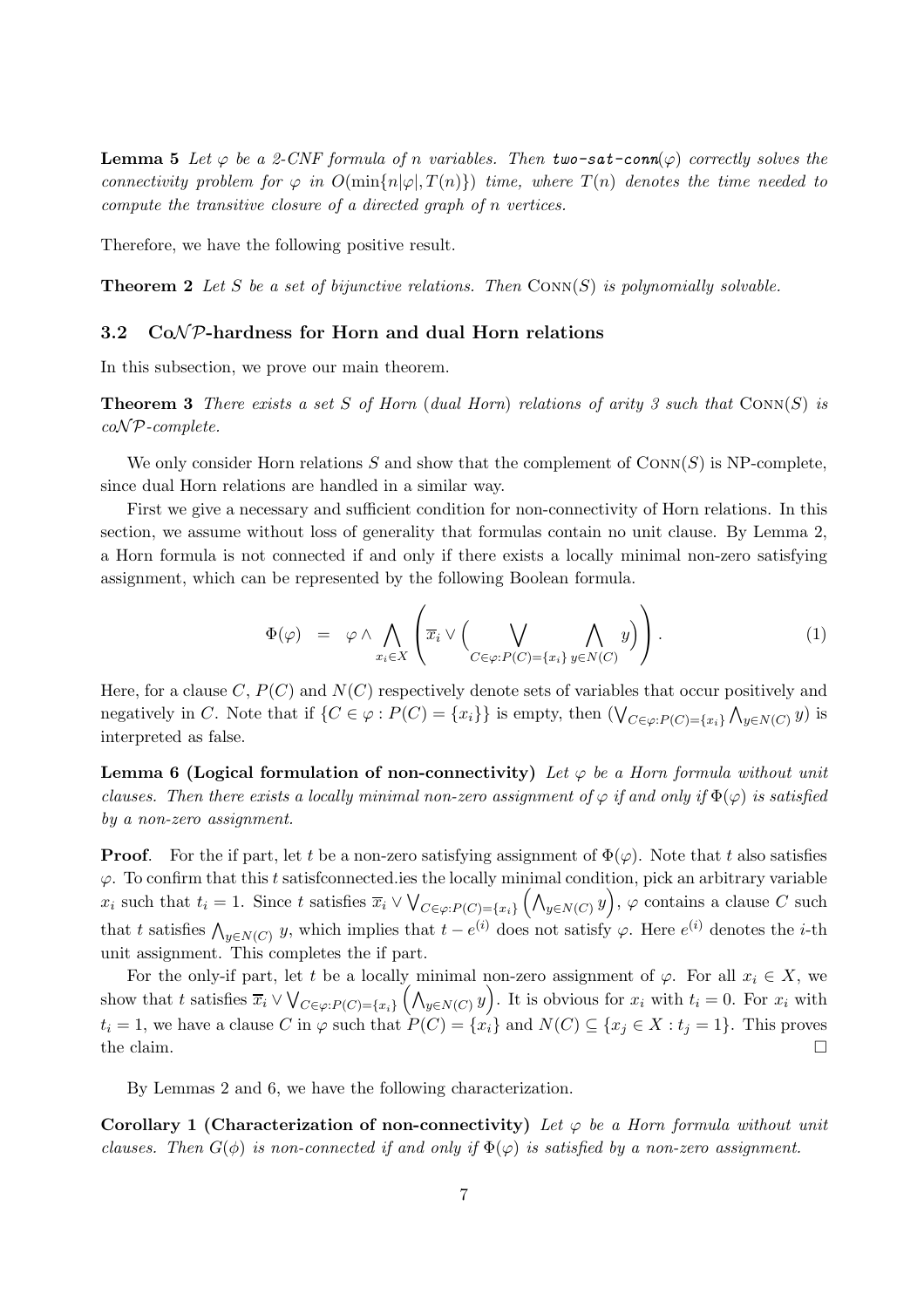Now we are ready to prove the theorem.

The proof of Theorem 3. It follows from Proposition 1 and Corollary 1 that the complement of CONN(S) for Horn relations S belongs to  $\mathcal{NP}$ . To show the  $\mathcal{NP}$ -hardness, we reduce to it 3-UNIFORM HYPERGRAPH 2-COLORABILITY, which is known to be  $N\mathcal{P}$ -complete (see SP4 in [16]). Let  $\mathcal{H} = (V, \mathcal{E})$  be a 3-uniform hypergraph, where a hypergraph is called 3-uniform if  $|E| = 3$  holds for all  $E \in \mathcal{E}$ . From H with  $\mathcal{E} = \{E_1, \dots, E_k\}$ , we construct a 3-CNF Horn formula  $\varphi_H$  over a variable set  $X \cup X' \cup Y \cup Z \cup \{q\}$ , where  $X = \{x_v : v \in V\}$ ,  $X' = \{x'_v : v \in V\}$ ,  $Y = \{y_E : E \in \mathcal{E}\}$ and  $Z = \{z_i : i = 1, 2, \dots, k-2\}$ , as follows:

$$
\varphi_{\mathcal{H}} = \bigwedge_{E \in \mathcal{E}} \left( \bigvee_{v \in E} \overline{x}_v \right) \wedge \bigwedge_{E \in \mathcal{E}} \left( \bigwedge_{v \in E} (y_E \vee \overline{x}_v) \right)
$$
(2)

$$
\wedge \quad (\overline{y}_{E_1} \vee \overline{y}_{E_2} \vee z_1) \wedge \bigwedge_{i=1}^{k-3} (\overline{z}_i \vee \overline{y}_{E_{i+2}} \vee z_{i+1}) \wedge (\overline{z}_{k-2} \vee \overline{y}_{E_k} \vee q) \tag{3}
$$

$$
\wedge \quad \bigwedge_{v \in V} \left( (\overline{x}_v \vee x_v' \vee \overline{q})(x_v \vee \overline{x_v'} \vee \overline{q}) \right). \tag{4}
$$

**Example 1** Let  $\mathcal{H} = (V, \mathcal{E})$  be a 3-uniform hypergraph defined by  $V = \{1, 2, 3, 4\}$  and  $\mathcal{E} =$  $\{\{1, 2, 3\}, \{1, 2, 4\}, \{1, 3, 4\}, \{2, 3, 4\}\}\.$  Then  $\varphi_{\mathcal{H}}$  is given by

$$
\varphi_{\mathcal{H}} = (\overline{x}_1 \vee \overline{x}_2 \vee \overline{x}_3)(\overline{x}_1 \vee \overline{x}_2 \vee \overline{x}_4)(\overline{x}_1 \vee \overline{x}_3 \vee \overline{x}_4)(\overline{x}_2 \vee \overline{x}_3 \vee \overline{x}_4)
$$
  
\n
$$
\wedge (y_{E_1} \vee \overline{x}_1)(y_{E_1} \vee \overline{x}_2)(y_{E_1} \vee \overline{x}_3)(y_{E_2} \vee \overline{x}_1)(y_{E_2} \vee \overline{x}_2)(y_{E_2} \vee \overline{x}_4)
$$
  
\n
$$
\wedge (y_{E_3} \vee \overline{x}_1)(y_{E_3} \vee \overline{x}_3)(y_{E_3} \vee \overline{x}_4)(y_{E_4} \vee \overline{x}_2)(y_{E_4} \vee \overline{x}_3)(y_{E_4} \vee \overline{x}_4)
$$
  
\n
$$
\wedge (\overline{y}_{E_1} \vee \overline{y}_{E_2} \vee z_1)(\overline{z}_1 \vee \overline{y}_{E_3} \vee z_2)(\overline{z}_2 \vee \overline{y}_{E_4} \vee q)
$$
  
\n
$$
\wedge (\overline{x}_1 \vee x_1' \vee \overline{q})(x_1 \vee \overline{x_1'} \vee \overline{q})(\overline{x}_2 \vee x_2' \vee \overline{q})(x_2 \vee \overline{x_2'} \vee \overline{q})
$$
  
\n
$$
\wedge (\overline{x}_3 \vee x_3' \vee \overline{q})(x_3 \vee \overline{x_3'} \vee \overline{q})(\overline{x}_4 \vee x_4' \vee \overline{q})(x_4 \vee \overline{x_4'} \vee \overline{q}).
$$

**Lemma 7** Let H be a 3-uniform hypergraph and  $\varphi_H$  be a Horn formula constructed from H as above. Then H is 2-colorable if and only if  $G(\varphi_H)$  is non-connected.

**Proof.** Since  $\varphi_{\mathcal{H}}$  constructed from a given  $\mathcal{H}$  contains no unit clause by 3-uniformity of  $\mathcal{H}$ , we make use of the characterization of non-connectivity. The corresponding formula  $\Phi(\varphi_H)$  in (1) can be written as follows:

$$
\Phi(\varphi_{\mathcal{H}}) = \varphi_{\mathcal{H}} \wedge \bigwedge_{E \in \mathcal{E}} \left( \overline{y}_E \vee \bigvee_{\substack{v \in E \\ k-3}} x_v \right) \tag{5}
$$

$$
\wedge \quad (\overline{z}_1 \vee y_{E_1} y_{E_2}) \wedge \bigwedge_{i=1}^{k-3} (\overline{z}_{i+1} \vee y_{E_{i+2}} z_i) \wedge (\overline{q} \vee y_{E_k} z_{k-2}) \tag{6}
$$

$$
\wedge \quad \bigwedge_{v \in V} \left( (\overline{x}_v \vee x'_v q)(\overline{x'_v} \vee x_v q) \right). \tag{7}
$$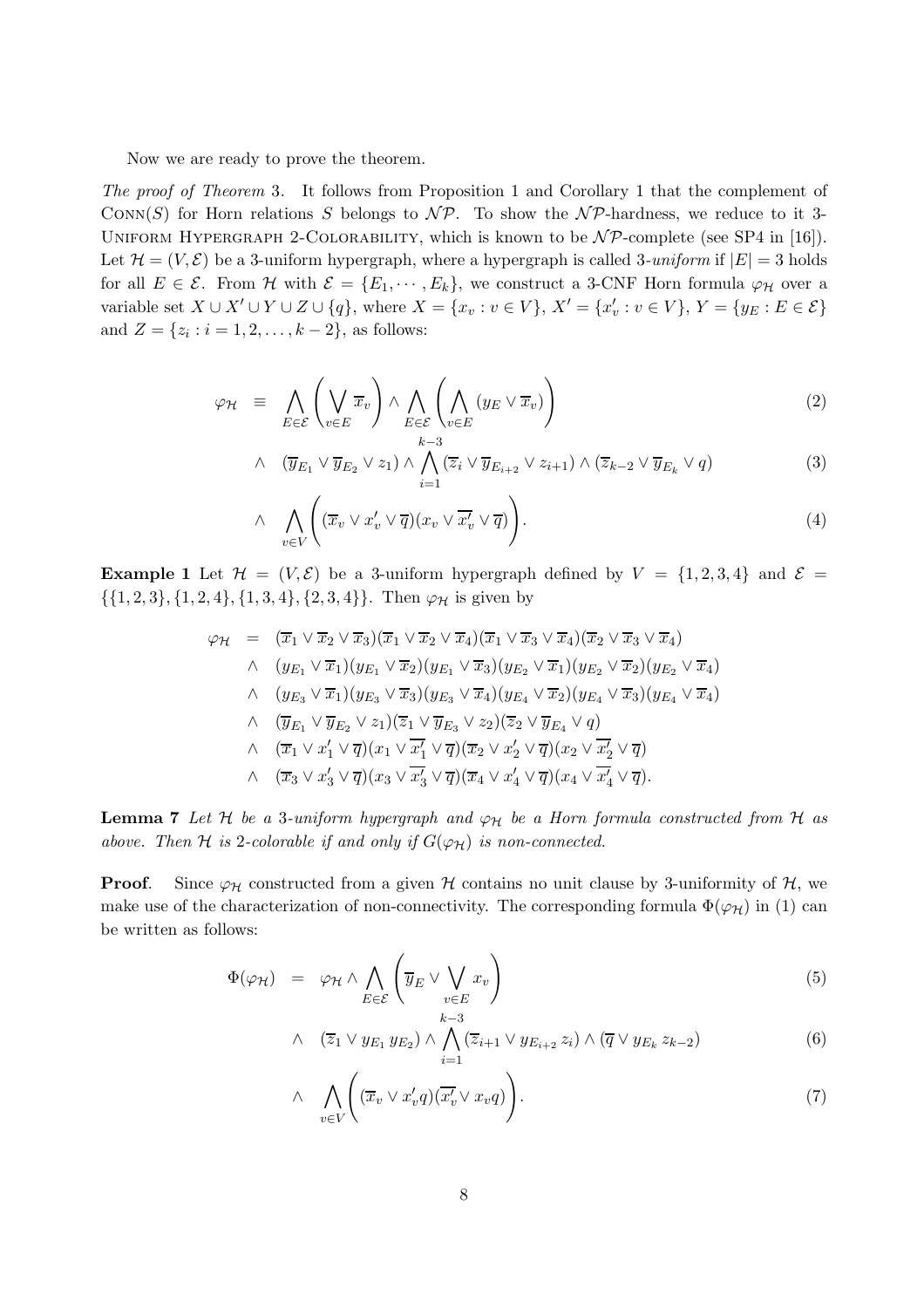**Example 2** For a 3-uniform hypergraph  $H$  in Example 1, we have

$$
\Phi(\varphi_{\mathcal{H}}) = \varphi_{\mathcal{H}} \wedge (\overline{y}_{E_1} \vee x_1 \vee x_2 \vee x_3)(\overline{y}_{E_2} \vee x_1 \vee x_2 \vee x_4)
$$
  

$$
\wedge \quad (\overline{y}_{E_3} \vee x_1 \vee x_3 \vee x_4)(\overline{y}_{E_4} \vee x_2 \vee x_3 \vee x_4)
$$
  

$$
\wedge \quad (\overline{z}_1 \vee y_{E_1} y_{E_2})(\overline{z}_2 \vee y_{E_3} z_1)(\overline{q} \vee y_{E_4} z_2)
$$
  

$$
\wedge \quad (\overline{x}_1 \vee x'_1 q)(\overline{x'_1} \vee x_1 q)(\overline{x}_2 \vee x'_2 q)(\overline{x'_2} \vee x_2 q)
$$
  

$$
\wedge \quad (\overline{x}_3 \vee x'_3 q)(\overline{x'_3} \vee x_3 q)(\overline{x}_4 \vee x'_4 q)(\overline{x'_4} \vee x_4 q).
$$

To see the condition that  $\Phi(\varphi_H)$  is satisfied by a non-zero assignment, we consider two cases depending on the value of q.

**Fact 1**  $\Phi(\varphi_H)|_{q=0}$  is satisfied only if all the remaining variables are set to be 0.

**Proof.** Setting  $q = 0$  induces unit clauses  $\overline{x}_v, \overline{x'_v}$  for every  $v \in V$  by (7). This, together with (5) induces unit clause  $\overline{y}_E$  for every  $E \in \mathcal{E}$ . Again, this, together with (6) induces unit clause  $\overline{z}_i$  for every *i*. These imply Fact 1.

**Fact 2**  $\Phi(\varphi_H)|_{q=1}$  is satisfiable if and only if H is 2-colorable.

**Proof.** Setting  $q = 1$  induces  $(\overline{z}_1 \vee y_{E_1} y_{E_2}) \wedge \bigwedge_{i=1}^{k-3} (\overline{z}_{i+1} \vee y_{E_{i+2}} z_i) \wedge (y_{E_k} z_{k-2})$  by (6), i.e.,  $y_{E_i} = z_i = 1$  for all i. Thus we can simplify  $\Phi(\varphi_{\mathcal{H}})|_{q=1}$  as follows:

$$
\Phi(\varphi_{\mathcal{H}})|_{q=1} = \bigwedge_{E \in \mathcal{E}} \left( \left( \bigvee_{v \in E} \overline{x}_v \right) \wedge \left( \bigvee_{v \in E} x_v \right) \right) \tag{8}
$$

$$
\wedge \bigwedge_{v \in V} \left( (\overline{x}_v \vee x'_v)(x_v \vee \overline{x'_v}) \right). \tag{9}
$$

Here we note that  $(8)$  is obtained from  $(2)$  and  $(5)$ , while  $(9)$  is obtained from  $(7)$ . It is easy to see that (8) is satisfiable if and only if H is 2-colorable. Since (9) just forces  $x_v = x'_v$  for every  $v \in V$ , we have Fact 2.  $\Box$  These facts, combined with Corollary 1, prove Lemma 7.  $\Box$ 

This completes the proof of Theorem 3.

## 4 Horn Relations Represented by Characteristic Set

In this section, we investigate a tractable aspect of Horn and dual Horn relations. Specifically, we show that if we are given the characteristic set of Horn relations, the connectivity problem is solvable in polynomial time.

We recall that Horn relations have a well-known semantical characterization. Let for assignments  $t, t' \in \{0, 1\}^n$  denote  $t \wedge t'$  their component-wise AND, and let for a set of assignment  $M \subseteq \{0,1\}^n$  denote  $Cl_{\wedge}(M)$  the closure of M under  $\bigwedge$ . Then, for every  $M \subseteq \{0,1\}^n$ , it holds that M is the set of satisfying assignments for some Horn formula  $\varphi$  (i.e,  $M = V_{\varphi}$ ) if and only if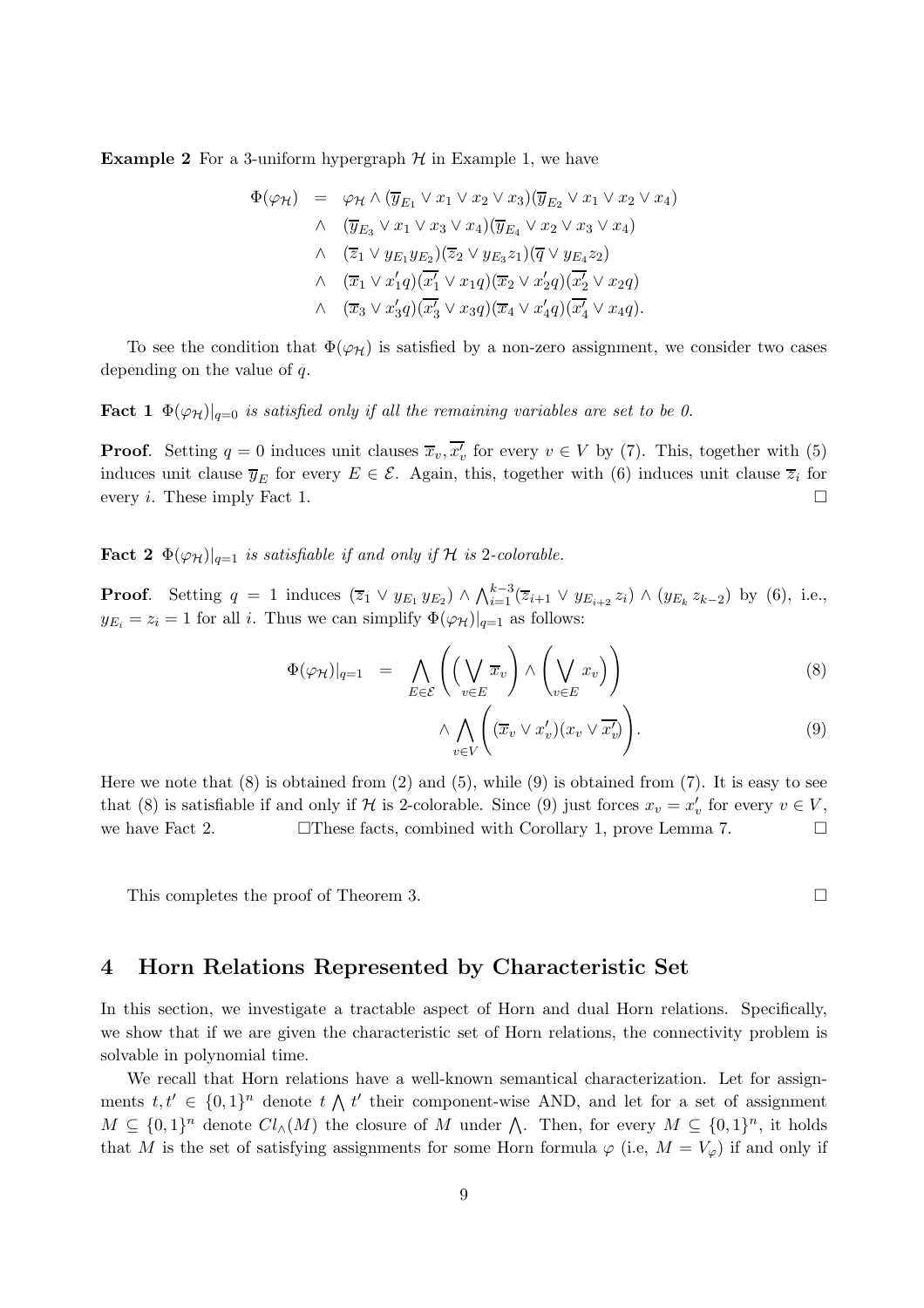$M = Cl<sub>\wedge</sub>(M)$  [29] (see e.g., [10, 24] for proofs). Namely, the set of satisfying assignments of a Horn formula is closed under the intersection  $\wedge$ , and any set of assignments which is closed under the intersection can be represented by a Horn formula. By this characterization, it is easy to see that any Horn formula has a unique minimal satisfying assignment. Here a satisfying assignment  $t$  for  $\varphi$  is called *minimal* (resp., *maximal*) if there exists no other satisfying assignment t' for  $\varphi$  such that  $t' \leq t$  (resp.,  $t' \geq t$ ). By definition, minimal assignments for  $\varphi$  are locally minimal, but not vice versa.

As discussed by Kautz et al. [20], a Horn formula  $\varphi$  is semantically represented by its characteristic assignment, where  $v \in V_{\varphi}$  is called *characteristic* (or extreme [10]), if  $v \notin Cl_{\wedge}(V_{\varphi} \setminus \{v\})$ . The set of all characteristic assignments of  $\varphi$ , the *characteristic set of*  $\varphi$ , is denoted by *char*( $\varphi$ ). Note that  $char(\varphi)$  is unique and that  $char(\varphi)$  contains all maximal satisfying assignments for  $\varphi$ .

**Lemma 8** For a Horn formula  $\varphi$ , let  $t^*$  be the unique minimal satisfying assignment for  $\varphi$ . Then  $G(\varphi)$  is connected if and only if, for each maximal satisfying assignment t for  $\varphi$ ,  $G(\varphi)$  contains a monotone path between  $t^*$  and  $t$ .

Proof. Since the only-if part is easily derived from Lemma 1, we only show the if part. We assume that, for each maximal assignment t of  $\varphi$ ,  $G(\varphi)$  contains a monotone path from t to  $t^*$ . We show that there is no locally minimal assignment other than  $t^*$ . This, together with Lemma 1 implies that  $G(\varphi)$  is connected.

Let v be an arbitrary satisfying assignment for  $\varphi$  which is neither maximal nor minimal. Let t be a maximal assignment such that  $t \geq v$ . Since  $G(\varphi)$  contains a monotone path from t to  $t^*$ , there exists an edge  $(u, w)$  in the path such that  $u \geq v$  and  $v \geq (v \wedge w)$ . Note that  $v \wedge w$  is a satisfying assignment, and  $d(v, v \wedge w) = 1$ . This means that v is not locally minimal.

By Lemma 8, the following simple algorithm checks the connectivity of Horn relations represented by the characteristic set.

Since  $t \in V_{\varphi}$  if and only if  $t = \bigwedge_{v \in char(\varphi): v \geq t} v$ , for each assignment t in  $char(\varphi)$  that includes maximal assignments for  $\varphi$ , the algorithm checks if  $G(\varphi)$  contains a monotone path between t and t<sup>\*</sup>. Thus, from Lemma 8, algorithm horn-sat-conn-from-charset( $\varphi$ ) checks the connectivity of Horn functions.

**Theorem 4** Given the characteristic set char( $\varphi$ ) of a Horn formula  $\varphi$ , algorithm horn-sat-conn-from-charset( $\varphi$ ) checks its connectivity in  $O(n^3|char~(\varphi)|^2)$  time.

Proof. Since the correctness of the algorithm follows from Lemma 8 and the discussion before the description, we only show its time complexity.

Clearly, we can initialize M and  $t^*$  in  $O(n|char(\varphi)|)$  time. For each  $t \in M \setminus \{t^*\}$ , we can test if there exists an index j such that  $t_j = 1$  and  $t - e^{(j)} = \bigwedge_{w \in char(\varphi): w \ge t - e^{(j)}} w$  in  $O(n^2 | char(\varphi)|)$ time. Since we have at most  $n|char(\varphi)|$  such t's, this requires  $O(n^3|char(\varphi)|^2)$  time. Therefore, in total, the algorithm requires  $O(n^3|char(\varphi)|^2)$  time.

We now improve the complexity. For an assignment t, let  $S_t = \{j \mid t_j = 0\}.$ 

It is not difficult to see that algorithm horn-sat-conn-from-charset2( $char(\varphi)$ ) checks the connectivity of a Horn formula  $\varphi$ : In the for-loop, we check if there exists a monotone path from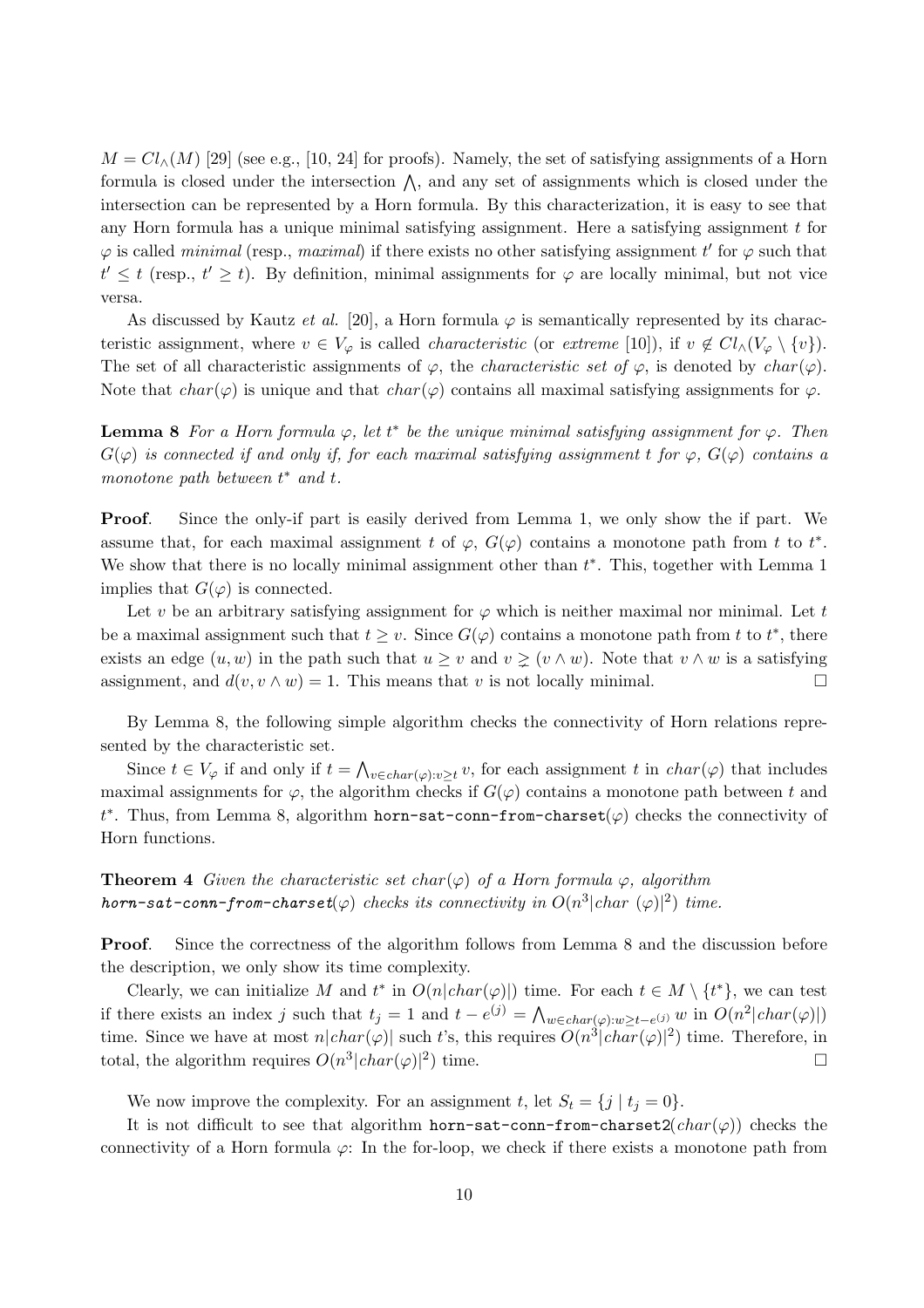horn-sat-conn-from-charset $(char(\varphi))$ 

/\* char( $\varphi$ ): the characteristic set of a Horn formula  $\varphi$  \*/ Let  $t^* := \bigwedge_{t \in char(\varphi)} t$  and  $M := char(\varphi)$ while  $(M \neq \{t^*\})$ Let t be an arbitrary element in  $M \setminus \{t^*\}$ if there exists an index j s.t.  $t_j = 1$  and  $t - e^{(j)} = \bigwedge_{v \in char(\varphi): v \ge t - e^{(j)}} v$ then  $M := (M \setminus \{t\}) \cup \{t - e^{(j)}\}$ Otherwise, output NO and halt

## end-while

Output YES

#### end-of-horn-sat-conn-from-charset

Figure 2: A naive algorithm for the Horn connectivity from the characteristic set

## horn-sat-conn-from-charset2( $char(\varphi)$ )

/\* char( $\varphi$ ): the characteristic set of a Horn formula  $\varphi$  \*/ Let  $t^* := \bigwedge_{t \in char(\varphi)} t$ for each t of  $char(\varphi)$ Let  $S := \{S_v \mid v \in char(\varphi)\}\$ and  $X := S_t$ while ( $\exists S \in \mathcal{S}$  with  $|S \setminus X| \leq 1$ ) Let S be an arbitrary element in  $S$ if  $|S \setminus X| = 0$ , then  $S := S \setminus \{S\}$ if  $|S \setminus X| = 1$ , then  $S := S \setminus \{S\}$  and  $X := X \cup S$ end-while if  $X \neq S_{t^*}$ , then output NO and halt end-for-each

Output YES

#### end-of-horn-sat-conn-from-charset2

Figure 3: A faster algorithm for the Horn connectivity from the characteristic set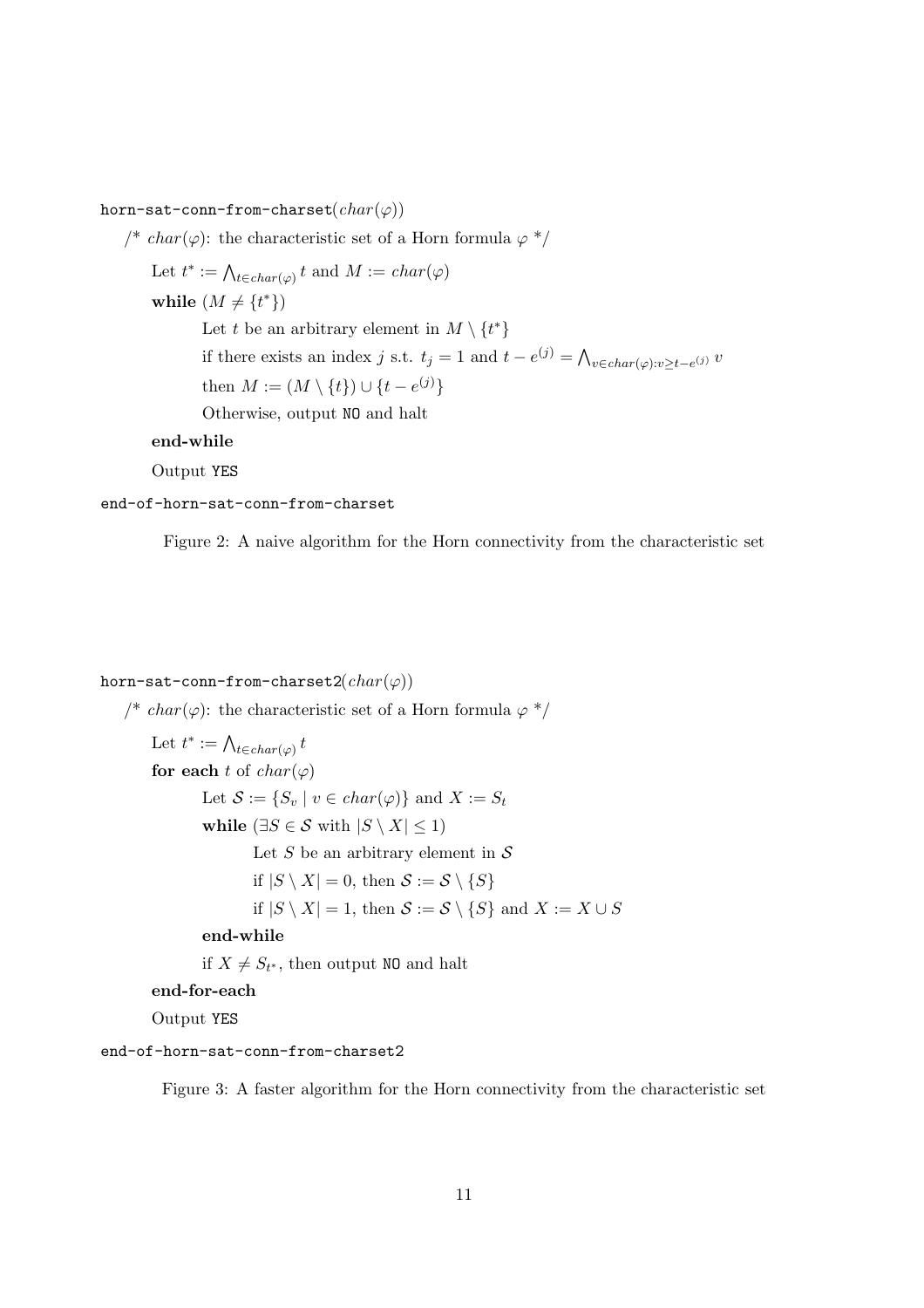each  $t \in char(\varphi)$  to  $t^*$ . In the while-loop, we maintain a variable set X such that the corresponding assignment  $t^X$  (i.e.,  $t_j^X = 0$  if  $j \in X$ , and 1 otherwise) is reachable from t by a monotone path. Observe that  $t^X$  is not locally minimal if and only if there is a set S in the current S such that  $|S \setminus X| = 1$ . Moreover, the while-loop requires  $O(n|char(\varphi)|)$  time, if S is stored in the proper data structure. Thus we have the following theorem.

**Theorem 5** Given the characteristic set char( $\varphi$ ) of a Horn formula  $\varphi$ , algorithm horn-sat-conn-from-charset $2(\varphi)$  checks its connectivity in  $O(n|char (\varphi)|^2)$  time.

**Remark 1** This strengthens the result in  $\left[14\right]$  that the connectivity problem for DNF formulas can be solved in polynomial time, since the characteristic set char( $\varphi$ ) is more compact than DNF representation  $\psi$ . More precisely, for any DNF formula  $\psi$ , we have  $|char(\varphi)| \leq n|\psi|$ , where  $|char(\varphi)| \ll |\psi|$  is expected in most cases.

Remark 2 For Horn relations, formula-based (i.e., CNFs) and model-based (characteristic sets) representations are orthogonal in the sense that the one side may be exponentially larger than the other one. Therefore, the results in this section do not conflict with Theorem 3 in the previous section. We further remark that the transformation between a Horn formula  $\varphi$  and the characteristic set char( $\varphi$ ) is at least as difficult as the monotone dualization problem [22, 23], which is known to be solved in output quasi-polynomial time [13, 15].

#### Acknowledgement

The authors thank anonymous referees of SAT 2007 and Elitza Maneva for valuable comments.

## References

- [1] B. Aspvall, M. F. Plass and R. E. Tarjan. A linear-time algorithm for testing the truth of certain quantified Boolean formulas. Information Processing Letters 8; pp. 121-123, 1979.
- [2] D. Achlioptas and F. Ricci-Tersenghi. On the solution-space geometry of random constraint satisfaction problems. in Proceeding of 38th ACM Symposium on Theory of Computing, pp. 130–139, 2006.
- [3] E. Boros, T. Crama, P. L. Hammer, and M. E. Saks, A Complexity Index for Satisfiability Problems, SIAM J. Comput.,  $23(1)$ ,  $pp\dot{4}5-49$ , 1994.
- [4] A. Bulatov. A dichotomy theorem for constraints on a three-element set. in Proceeding of 43rd IEEE Symposium on Foundations of Computer Science, pp. 649–658, 2002.
- [5] V. Chandru and J. N. Hooker, Extended Horn sets in propositional logic, J. ACM, 38(1),  $pp205-221, 1991.$
- [6] N. Creignou. A dichotomy theorem for maximum generalized satisfiability problems. Journal of Computer and System Sciences, 51: pp. 511-522,1995.
- [7] N. Creignou and M. Hermann. Complexity of generalized satisfiability counting problems. Information and Computation, 125: pp. 1-12, 1996.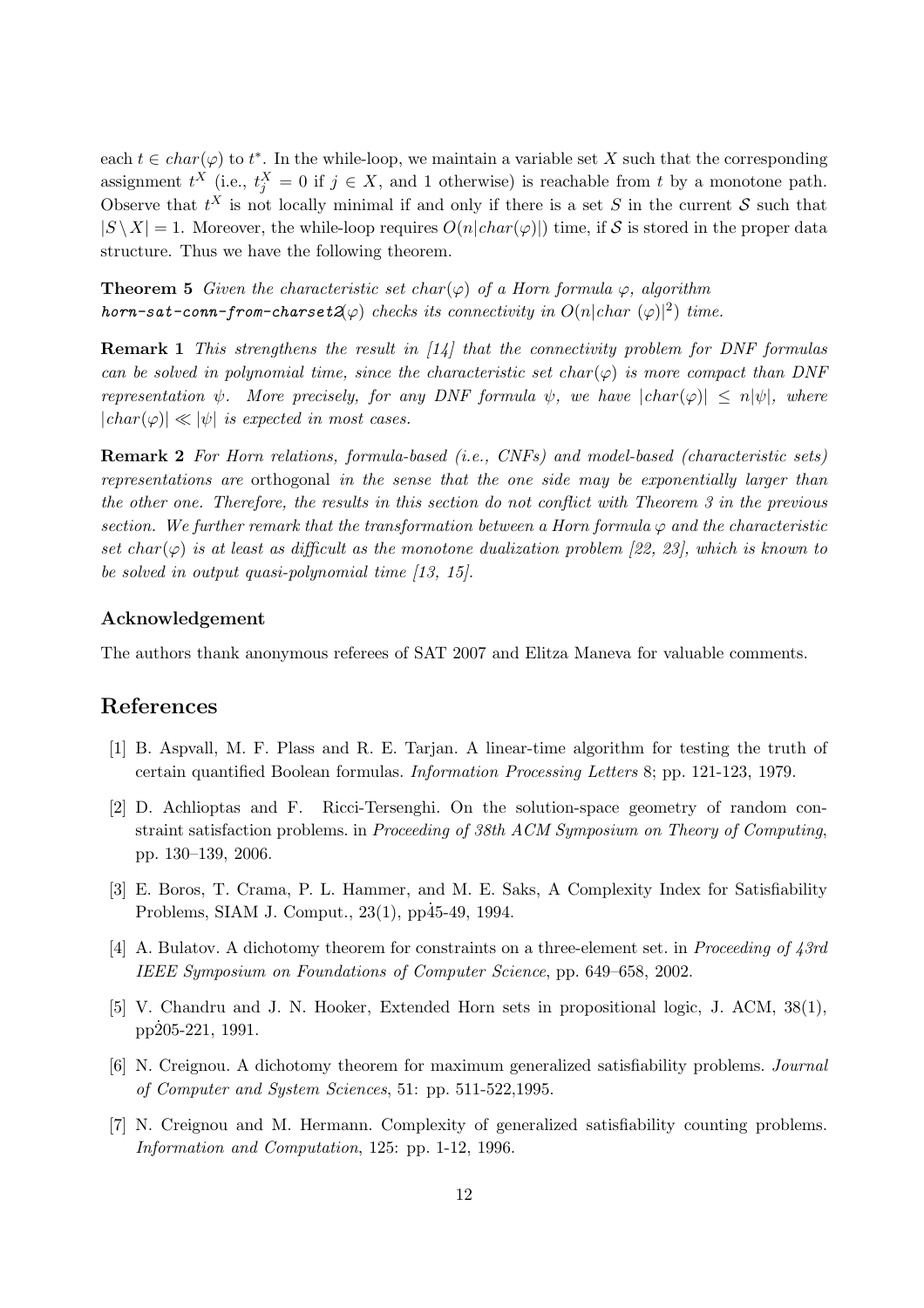- [8] N. Creignou, S. Khanna, and M. Sudan. Complexity classification of Boolean constraint satisfaction problems. SIAM Monographs on Discrete Mathematics and Applications, 2001.
- [9] N. Creignou and B. Zanuttini. A complete classification of the complexity of propositional abduction. SIAM Journal on Computing, 36: pp. 207 - 229, 2006.
- [10] R. Dechter and J. Pearl. Structure identification in relational data. Artificial Intelligence, 58: pp. 237–270, 1992.
- [11] T. Eiter, T. Ibaraki and K. Makino. Computing intersections of Horn theories for reasoning with models. *Artificial Intelligence* 110: pp. 57-101, 1999.
- [12] T. Eiter and K. Makino. Generating all abductive explanations for queries on propositional Horn theories, KBS Research Report INFSYS RR-1843-03-09, Institute of Information Systems, Vienna University of Technology, 2006.
- [13] T. Eiter, K. Makino, and G. Gottlob. Computational aspects of monotone dualization: A brief survey. KBS Research Report INFSYS RR-1843-06-01, Institute of Information Systems. Vienna University of Technology, 2006.
- [14] O. Ekin, P. L. Hammer and A. Kogan. On connected Boolean functions. Discrete Applied Mathematics, 96–97: pp. 337–362, 1999.
- [15] M. L. Fredman and L. Khachiyan. On the complexity of dualization of monotone disjunctive normal forms. Journal of Algorithms, 21: pp. 618–628, 1996.
- [16] M. R. Garey and D. S. Johnson. Computers and Intractability. A Guide to the Theory of NP-Completeness. W. H. Freeman and Company, New York, 1978.
- [17] P. Gopalan, P. G. Kolaitis, E. N. Maneva, and C. H. Papadimitriou. The connectivity of Boolean satisfiability: Computational and structural dichotomies. in Proceeding of 33rd International Colloquium on Automata, Languages and Programming (ICALP'06), pp. 346-357, 2006.
- [18] L. Juban. Dichotomy theorem for the generalize unique satisfiability problem. in *Proceedings of* 12ht International Symposium of Fundamentals of Computation Theory, LNCS 1684: pp. 327- 337, 1999.
- [19] L. Kirousis and P. Kolaitis. The complexity of minimal satisfiability problems. Information and Computation, 187: pp. 20-39, 2003.
- [20] H. Kautz, M. Kearns, and B. Selman. Reasoning With characteristic models. In Proceedings AAAI-93, pp. 34–39, 1993.
- [21] H. Kautz, M. Kearns, and B. Selman. Horn approximations of empirical data. Artificial Intelligence, 74: pp. 129–245, 1995.
- [22] D. Kavvadias, C. Papadimitriou, and M. Sideri. On Horn envelopes and hypergraph transversals. In W. Ng, editor, Proceedings 4th International Symposium on Algorithms and Computation (ISAAC-93), LNCS 762, pages 399–405, Hong Kong, December 1993.